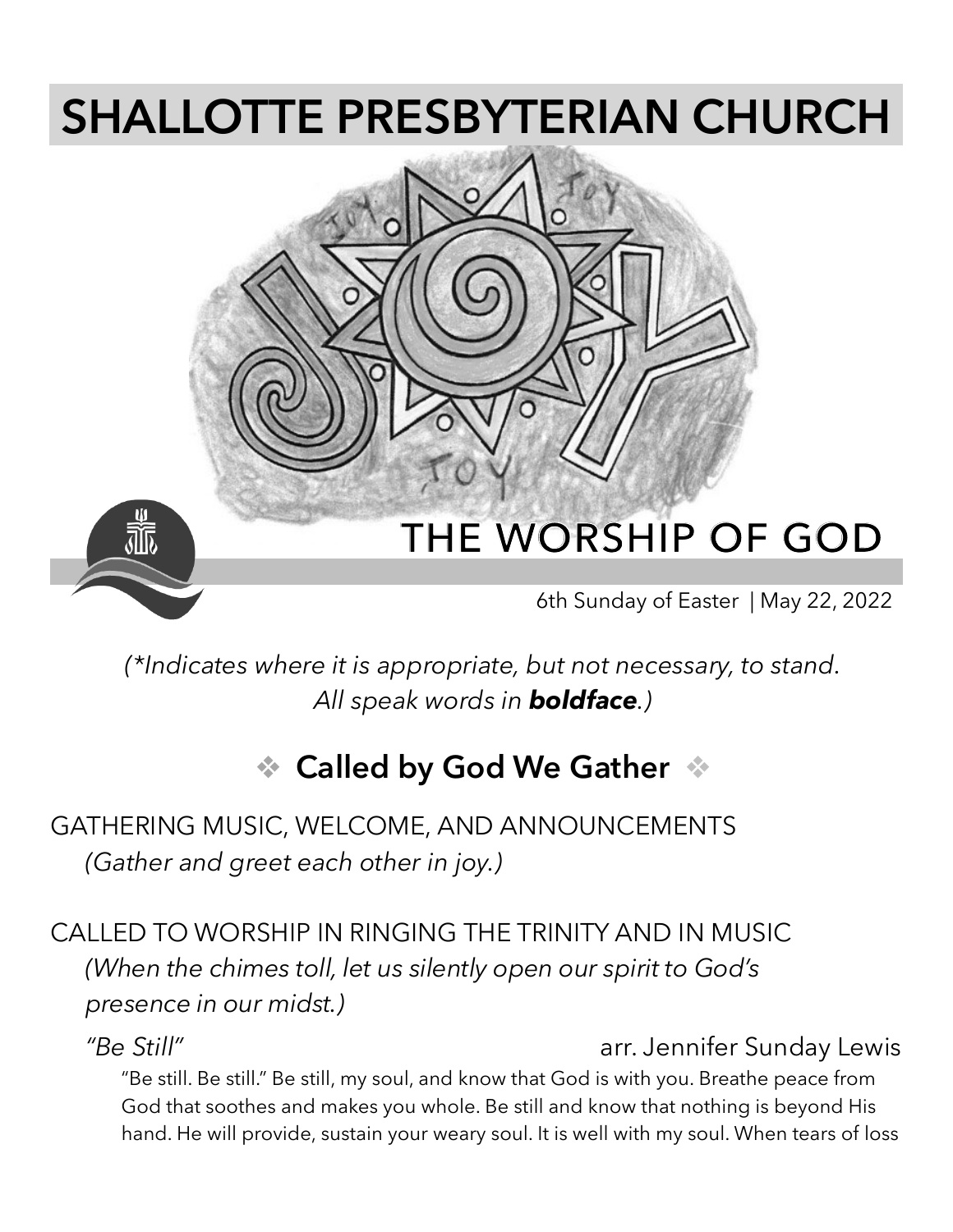and loneliness ensnare you, know, as a child of God, you're not alone. When life brings storms of pain and deep despair, God's voice will calm rough waters: "Peace, be still," It is well with my soul. "Be still and know that I am God."

### OPENING SENTENCES (based on Psalm 146) Joy comes to those who hope in God. **For the Lord is a Keeper of promises.** Our God is a God of healing and help and hope! **The Lord will reign forever,** Our God will keep faith with all generations. **Let us praise the Lord both now and forevermore!**

| *HYMN #14<br>$(vv. 1-4)$ | For the Beauty of the Earth | DIX - |
|--------------------------|-----------------------------|-------|
|                          |                             |       |

### **CONFESSION**

**Gracious and merciful God, in the excitement and busyness of our lives we long for assurance that we are enough smart enough, efficient enough, strong or brave enough. We chase after the world's priorities falling for the lie that there will never be enough, that we will never have enoughsavings, influence, power or possessions. Your life and words teach us that our hearts are designed for compassion, not comparison; that light gathered shines more brightly than when it remains scattered;** 

2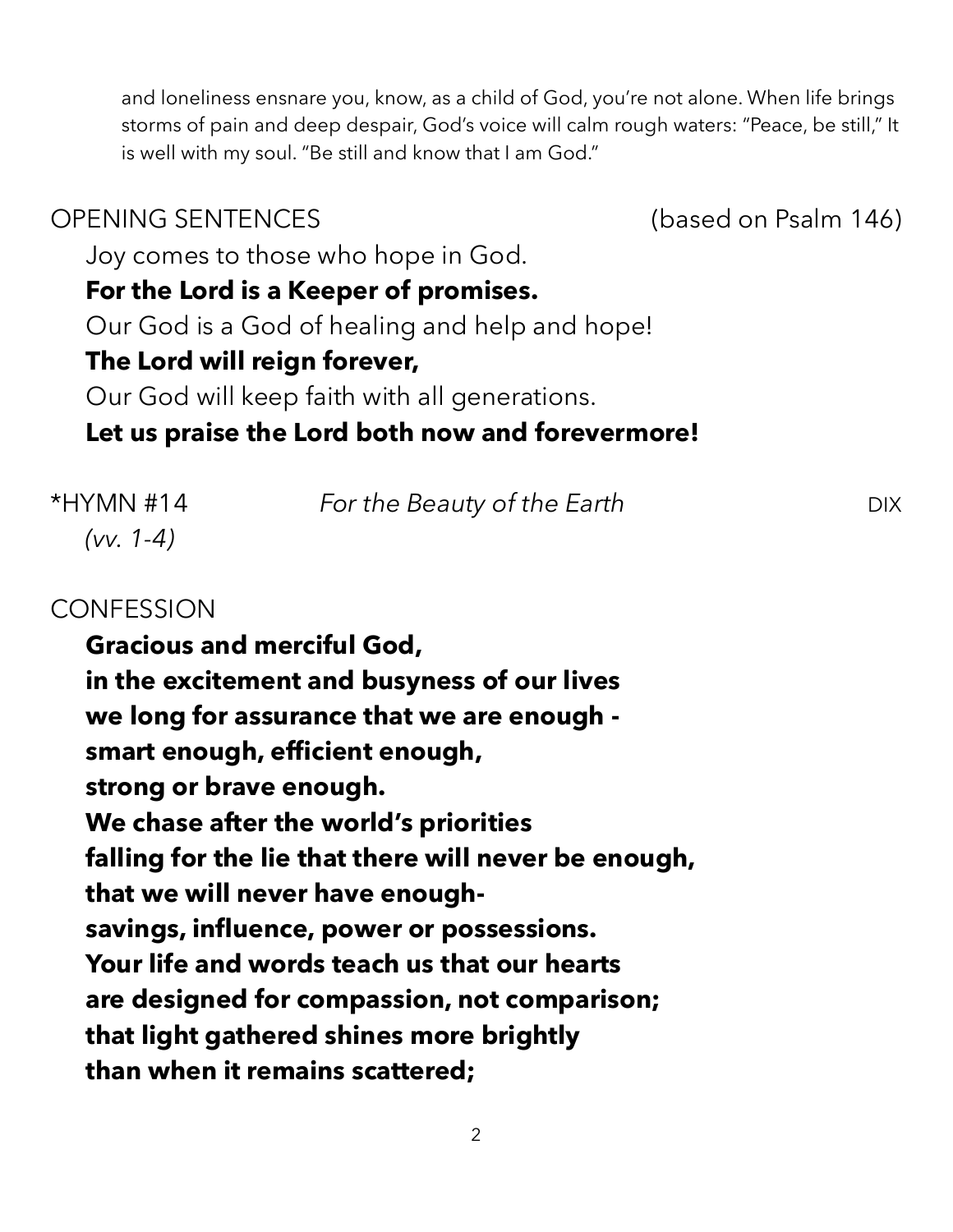**that what we give away says more about us than what we amass.** 

**Help us peel away the layers of identities the world would place upon us until we recognize again the one that matters most: Beloved Child of God. Send your Spirit to break us of the habits and patterns that separate us from your other children Turn our hearts back toward you our first, greatest, truest love. Amen.** 

### ASSURANCE OF PARDON

There is no greater sorrow than to find oneself far from home, far from God. There is no greater joy than to be in God's presence, held by the Spirit and alive to this truth: Nothing — not one thing in all of creation — can separate us from the love of God in Christ Jesus, who promises to bind us to one another as well. Say it together with joy:

### **In Jesus Christ we are forgiven, Alleluia! Amen.**

### RESPONSE OF PRAISE:

A Grateful Heart **Mary McDonald** Mary McDonald

Chancel Choir; Lynn Auman, violin

*As we gather in your house to worship, let us bring to you a heart of praise. For your love will never fail us; to your name our thanks we raise. For your love and tender mercy; for your goodness and your grace. May we ever praise you Father, when we seek your holy face. Lord we know your love is everlasting; from your favor we will never depart.*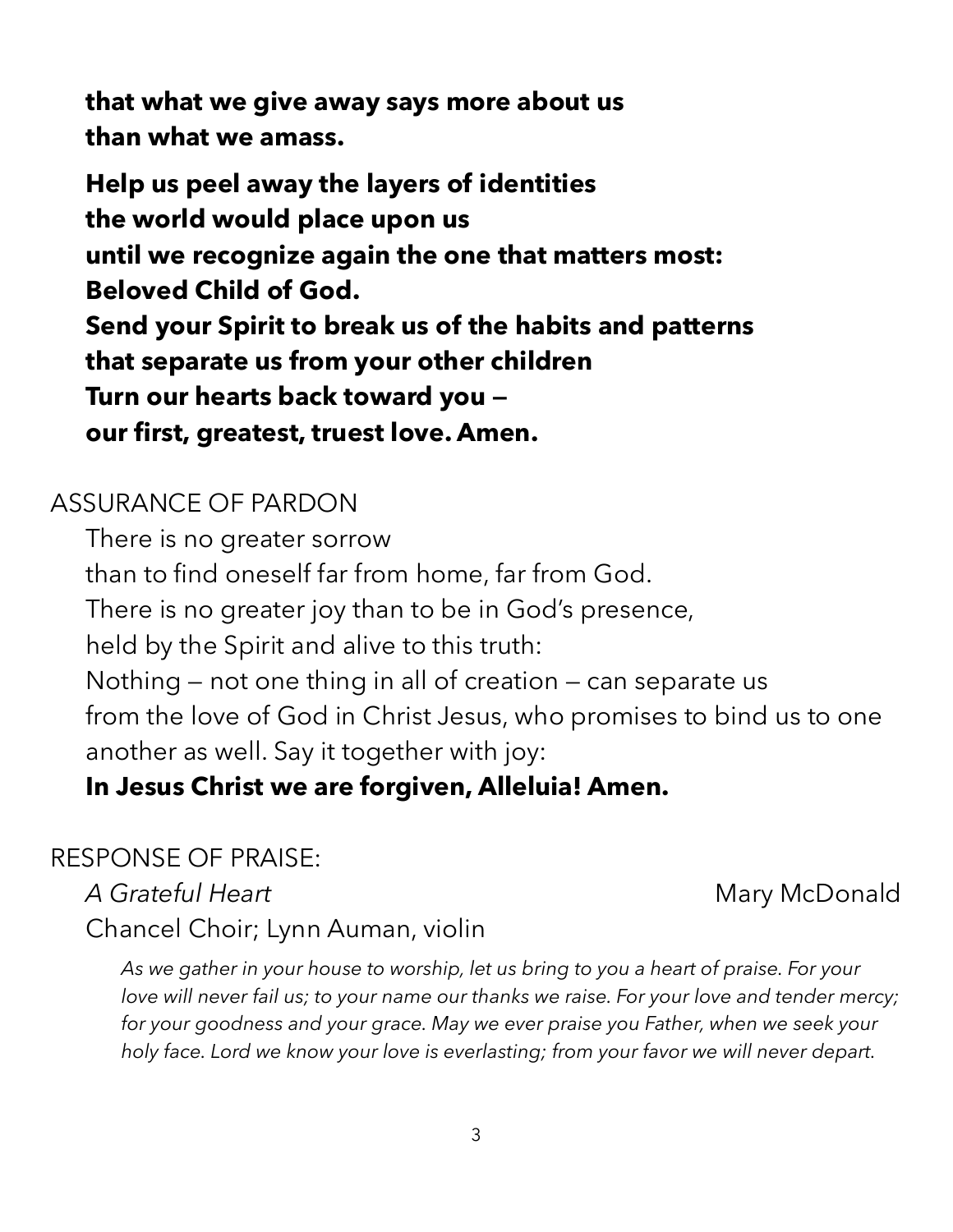*This, our prayer we offer to you, Father: Bless us with a grateful heart. This our prayer we offer to you Father: Bless us with a grateful heart. Amen*  TEXT: Mary McDonald © 2003 Lorenz Publishing Company. CCLI: #1660168

## ❖ **Practicing Joy As a Body** ❖

WORD READ Selections from 1 Corinthians 12

### WORD PROCLAIMED **Rev. Laura Viau**

### WORD PRACTICED IN LIGHT AND PRAYER AND SONG

For a Church That Looks Beyond Itself

SBIC "YOU Done Good Award"

Bill Johnston, recipient; Mike Claxton, presenter

Hymn #733 *We All Are One in Mission (Seated, sing vv. 1 and 2)*



For a Church that Celebrates Leaders Past and Present

Presbyterian Women Honorary Life Membership Donna Trest, recipient; Gail Thomas, presenter

Hymn #805 *Come Sing to God* ELLACOMBE *(Seated, sing vv. 1 and 4)*

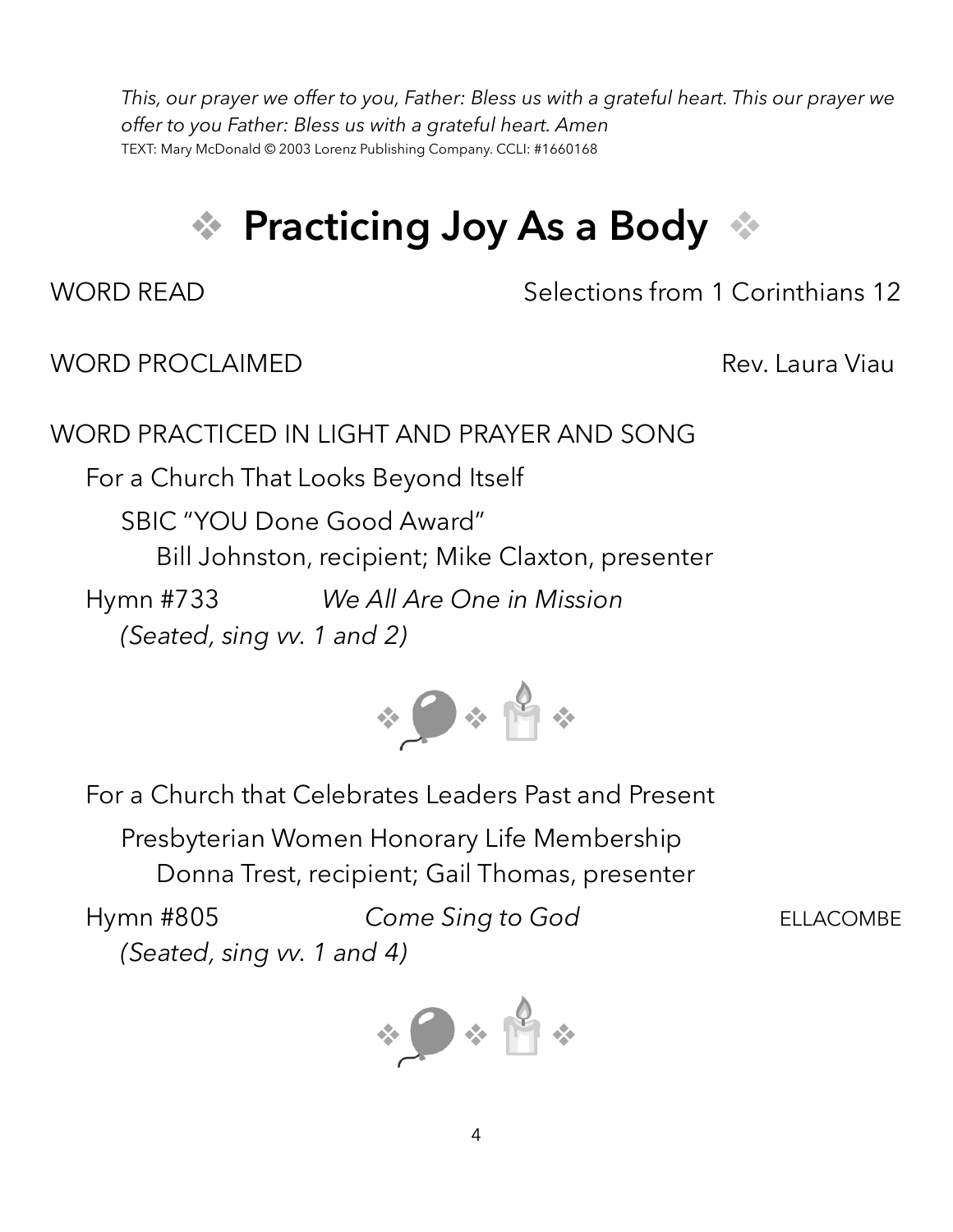For a Church That Remembers its Promise To Be Present

SPC Scholarships 2022

Powell Braddock, Blake Durham, Chandler Taylor, recipients Erskine Blount, presenter

Graduating High School Seniors William Agner & Christian Huffman, seniors Kitty Green & Laura Thompson, presenters

### Anthem *Promise of Joy* Joseph M. Martin Chancel Choir; Lynn Auman, violin; Chad Hammer, cello

There is a flame in the shadows, there is a song in the night, there is a hope for tomorrow in even death there is life. We know that God is faithful. Our God is worthy of praise. We know his love is eternal. We are his children of grace. Joy comes in the morning. Glory comes with the dawn. Sunrise will find us singing. Tomorrow will bring song. Our night will surrender to gladness. Our fear will surrender to life. Joy comes in the morning, this is the promise of Christ. This is the promise of Christ. There is a rainbow in each teardrop, there is a peace in every storm, there is a stream in the dessert, yes, there is hope in the Lord. We know that love sill sustain us. We know in Christ we are found. We rest our faith in this promise, in every cross waits a crown. Joy comes in the morning. Glory comes with the dawn. Sunrise will find us singing. Tomorrow will bring song. Our night will surrender to gladness. Our fear will surrender to life. Joy comes in the morning, this is the promise of Christ. This is the promise of Christ, promise of Christ



For a Community Trusting in God's Promised Future Hymn #366 *Love Divine, All Loves Excelling (vv. 1 and 4)*